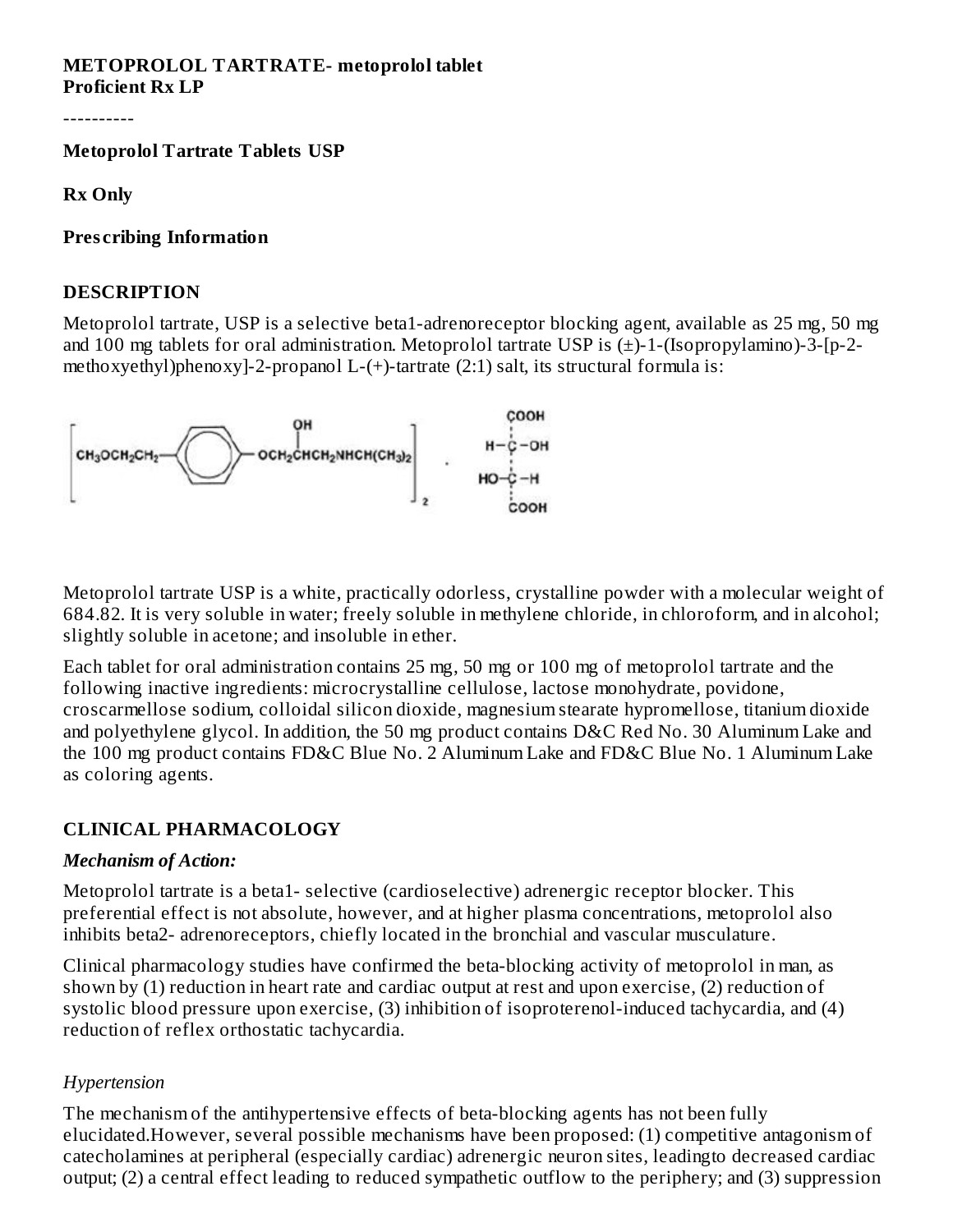#### of renin activity.

#### *Angina Pectoris*

By blocking catecholamine-induced increases in heart rate, in velocity and extent of myocardial contraction, and in blood pressure, metoprolol reduces the oxygen requirements of the heart at any given level of effort, thus making it useful in the long-term management of angina pectoris.

#### *Myocardial Infarction*

The precise mechanism of action of metolrolol in patients with suspected or definite myocardial infarction is not known.

#### Pharmacodynamics

Relative beta1 selectivity is demonstrated by the following: (1) In healthy subjects, metoprolol is unable to reverse the beta2-mediated vasodilating effects of epinephrine. This contrasts with the effect of nonselective (beta1 plus beta2) beta blockers, which completely reverse the vasodilating effects of epinephrine. (2) In asthmatic patients, metoprolol reduces FEV1 and FVC significantly less than a nonselective beta-blocker, propranolol, at equivalent beta1-receptor blocking doses.

Metoprolol has no intrinsic sympathomimetic activity, and membrane-stabilizing activity is detectable only at doses much greater than required for beta-blockade. Animal and human experiments indicate that metoprolol slows the sinus rate and decreases AV nodal conduction.

Significant beta-blocking effect (as measured by reduction of exercise heart rate) occurs within 1 hour after oral administration, and its duration is dose-related. For example, a 50% reduction of the maximum effect after single oral doses of 20, 50, and 100 mg occurred at 3.3, 5, and 6.4 hours, respectively, in normal subjects. After repeated oral dosages of 100 mg twice daily, a significant reduction in exercise systolic blood pressure was evident at 12 hours. When the drug was infused over a 10-minute period, in normal volunteers, maximum beta blockade was achieved at approximately 20 minutes. Equivalent maximal beta-blocking effect is achieved with oral and intravenous doses in the ratio of approximately 2.5:1.

There is a linear relationship between the log of plasma levels and reduction of exercise heart rate. However, antihypertensive activity does not appear to be related to plasma levels. Because of variable plasma levels attained with a given dose and lack of a consistent relationship of antihypertensive activity to dose, selection of proper dosage requires individual titration.

In several studies of patients with acute myocardial infarction, intravenous followed by oral administration of metoprolol caused a reduction in heart rate, systolic blood pressure and cardiac output. Stroke volume, diastolic blood pressure and pulmonary artery end diastolic pressure remained unchanged.

In patients with angina pectoris, plasma concentration measured at 1 hour is linearly related to the oral dose within the range of 50 to 400 mg. Exercise heart rate and systolic blood pressure are reduced in relation to the logarithm of the oral dose of metoprolol. The increase in exercise capacity and the reduction in left ventricular ischemia are also significantly related to the logarithm of the oral dose.

## Pharmacokinetics

*Absorption:* The estimated oral bioavailability of immediate release metoprolol is about 50% because of pre-systemic metabolism which is saturable leading to non-proportionate increase in the exposure with increased dose.

*Distribution:* Metoprolol is extensively distributed with a reported volume of distribution of 3.2 to 5.6 L/kg. About 10% of metoprolol in plasma is bound to serum albumin. Metoprolol is known to cross the placenta and is found in breast milk. Metoprolol is also known to cross the blood brain barrier following oral administration and CSF concentrations close to that observed in plasma have been reported. Metoprolol is not a significant P-glycoprotein substrate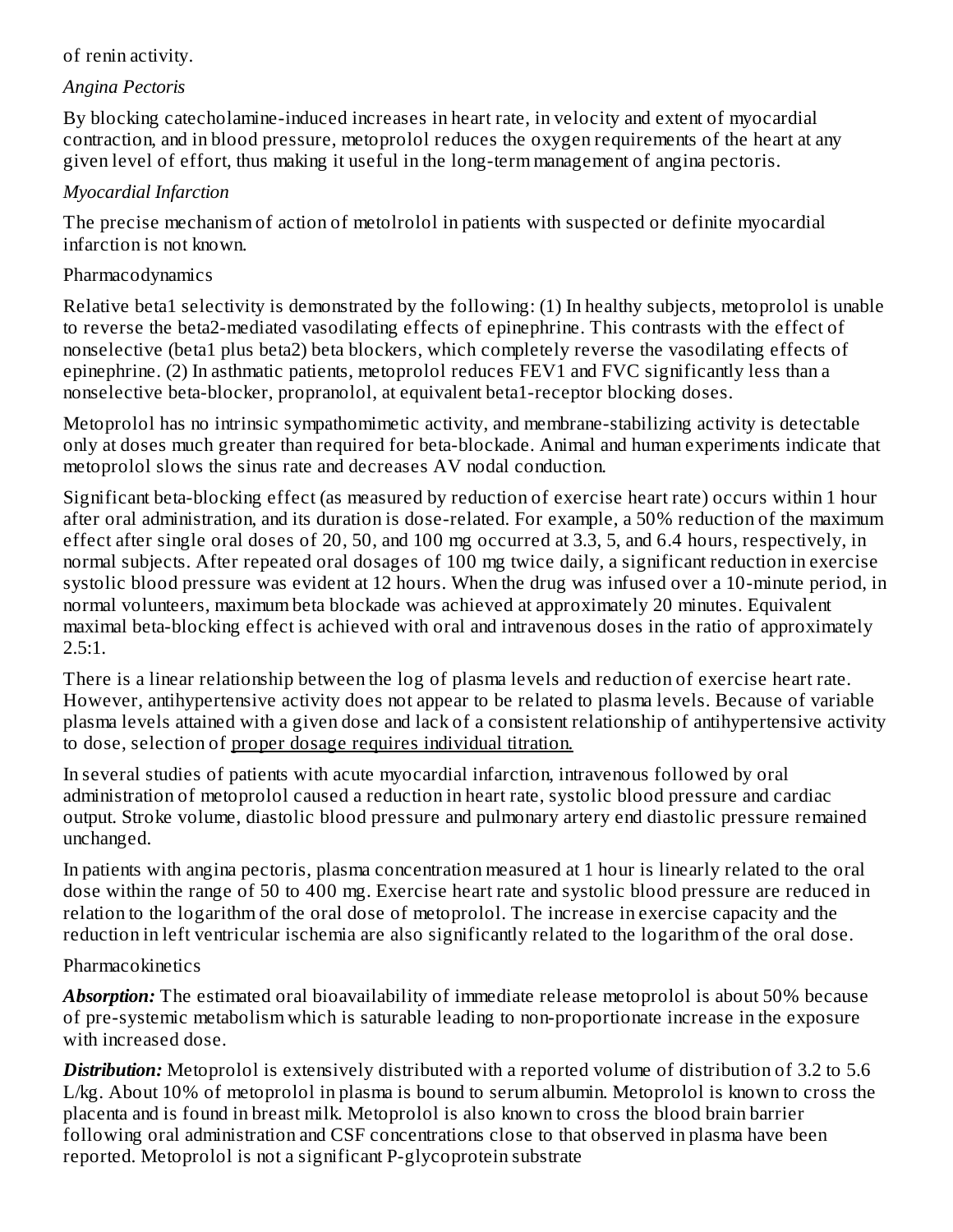*Metabolism:* Metoprolol is primarily metabolized by CYP2D6. Metoprolol is a racemic mixture of Rand S- enantiomers, and when administered orally, it exhibits stereoselective metabolism that is dependent on oxidation phenotype. CYP2D6 is absent (poor metabolizers) in about 8% of Caucasians and about 2% of most other populations. Poor CYP2D6 metabolizers exhibit several-fold higher plasma concentrations of metoprolol than extensive metabolizers with normal CYP2D6 activity thereby decreasing metoprolol's cardioselectivity.

*Elimination:* Elimination of metoprolol is mainly by biotransformation in the liver. The mean elimination half-life of metoprolol is 3 to 4 hours; in poor CYP2D6 metabolizers the half-life may be 7 to 9 hours. Approximately 95% of the dose can be recovered in urine. In most subjects (extensive metabolizers), less than 5% of an oral dose are excreted as unchanged drug in the urine. In poor metabolizers, up to 30% of oral doses,may be excreted unchanged; the rest is excreted by the kidneys as metabolites that appear to have no beta blocking activity. The renal clearance of the stereo-isomers does not exhibit stereo-selectivity in renal excretion.

# *Special populations*

*Geriatric patients:* The geriatric population may show slightly higher plasma concentrations of metoprolol as a combined result of a decreased metabolism of the drug in elderly population and a decreased hepatic blood flow. However, this increase is not clinically significant or therapeutically relevant.

*Renal impairment:* The systemic availability and half-life of metoprolol in patients with renal failure do not differ to a clinically significant degree from those in normal subjects.

*Hepatic Impairment:* Since the drug is primarily eliminated by hepatic metabolism, hepatic impairment may impact the pharmacokinetics of metoprolol. The elimination half-life of metoprolol is considerably prolonged, depending on severity (up to 7.2 h).

# **Clinical Studies:**

# *Hypertension*

In controlled clinical studies, metoprolol has been shown to be an effective antihypertensive agent when used alone or as concomitant therapy with thiazide-type diuretics, at dosages of 100 to 450 mg daily. In controlled, comparative, clinical studies, metoprolol has been shown to be as effective an antihypertensive agent as propranolol, methyldopa, and thiazide-type diuretics, to be equally effective in supine and standing positions.

# *Angina Pectoris*

In controlled clinical trials, metoprolol, administered two or four times daily, has been shown to be an effective antianginal agent, reducing the number of angina attacks and increasing exercise tolerance. The dosage used in these studies ranged from 100 to 400 mg daily. A controlled, comparative, clinical trial showed that metoprolol was indistinguishable from propranolol in the treatment of angina pectoris.

# *Myocardial Infarction*

In a large (1,395 patients randomized), double-blind, placebo-controlled clinical study, metoprolol was shown to reduce 3-month mortality by 36% in patients with suspected or definite myocardial infarction.

Patients were randomized and treated as soon as possible after their arrival in the hospital, once their clinical condition had stabilized and their hemodynamic status had been carefully evaluated. Subjects were ineligible if they had hypotension, bradycardia, peripheral signs of shock, and/or more than minimal basal rales as signs of congestive heart failure. Initial treatment consisted of intravenous followed by oral administration of metoprolol or placebo, given in a coronary care or comparable unit. Oral maintenance therapy with metoprolol or placebo was then continued for 3 months. After this double-blind period, all patients were given metoprolol and followed up to 1 year.

The median delay from the onset of symptoms to the initiation of therapy was 8 hours in both the metoprolol- and placebo-treatment groups. Among patients treated with metoprolol, there were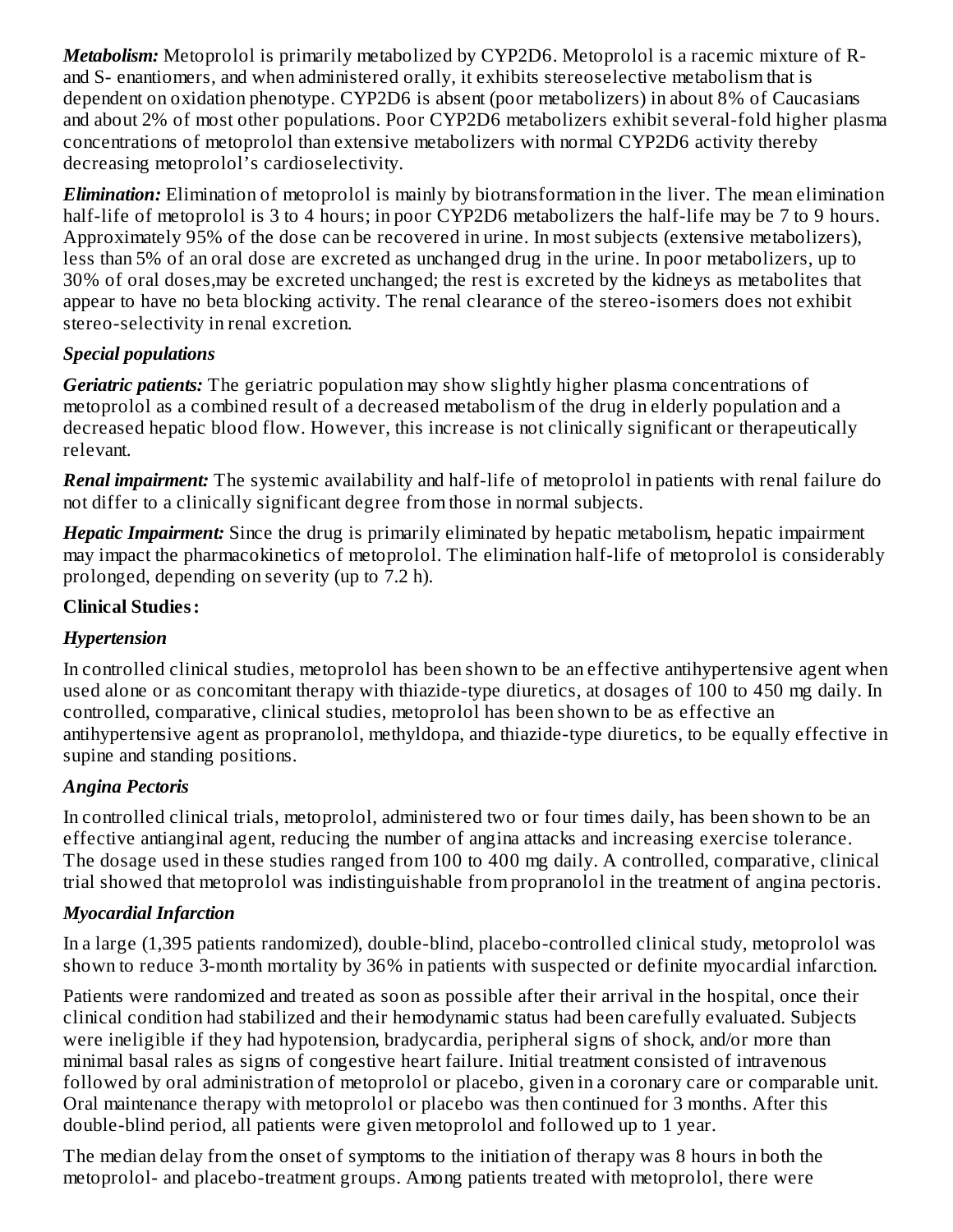comparable reductions in 3-month mortality for those treated early (≤8 hours) and those in whom treatment was started later. Significant reductions in the incidence of ventricular fibrillation and in chest pain following initial intravenous therapy were also observed with metoprolol and were independent of the interval between onset of symptoms and initiation of therapy.

In this study, patients treated with metoprolol received the drug both very early (intra-venously) and during a subsequent 3-month period, while placebo patients received no beta-blocker treatment for this period. The study thus was able to show a benefit from the overall metoprolol regimen but cannot separate the benefit of very early intravenous treatment from the benefit of later beta-blocker therapy. Nonetheless, because the overall regimen showed a clear beneficial effect on survival without evidence of an early adverse effect on survival, one acceptable dosage regimen is the precise regimen used in the trial. Because the specific benefit of very early treatment remains to be defined however, it is also reasonable to administer the drug orally to patients at a later time as is recommended for certain other beta- blockers.

#### **INDICATIONS AND USAGE**

Hypertension

Metoprolol tartrate tablets are indicated for the treatment of hypertension. They may be used alone or in combination with other antihypertensive agents.

Angina Pectoris

Metoprolol tartrate tablets are indicated in the long-term treatment of angina pectoris. Myocardial Infarction

Metoprolol tartrate tablets are indicated in the treatment of hemodynamically stable patients with definite or suspected acute myocardial infarction to reduce cardiovascular mortality when used alone or in conjunction with intravenous metoprolol. Oral metoprolol therapy can be initiated after intravenous

metoprolol therapy or, alternatively, oral treatment can begin within 3 to 10 days of the acute event (see DOSAGE AND ADMINISTRATION, CONTRAINDICATIONS, and WARNINGS.

## **CONTRAINDICATIONS**

Hypertension and Angina

Metoprolol tartrate tablets are contraindicated in sinus bradycardia, heart block greater than first degree, cardiogenic shock, and overt cardiac failure (see WARNINGS).

Hypersensitivity to metoprolol and related derivatives, or to any of the excipients; hypersensitivity to other beta-blockers (crosssensitivity between beta-blockers can occur).

Sick-sinus syndrome.

Severe peripheral arterial circulatory disorders.

Myocardial Infarction

Metoprolol is contraindicated in patients with a heart rate < 45 beats/min; second- and third-degree heart block; significant first-degree heart block (P-R interval  $\geq$  0.24 sec); systolic blood pressure  $\leq$  100 mmHg; or moderate to severe cardiac failure (see WARNINGS).

## **WARNINGS**

#### *Heart Failure*

Beta blockers, like metoprolol, can cause depression of myocardial contractility and may precipitate heart failure and cardiogenic shock. If signs or symptoms of heart failure develop, treat the patient according to recommended guidelines. It may be necessary to lower the dose of metoprolol or to discontinue it.

#### *Ischemic Heart Disease*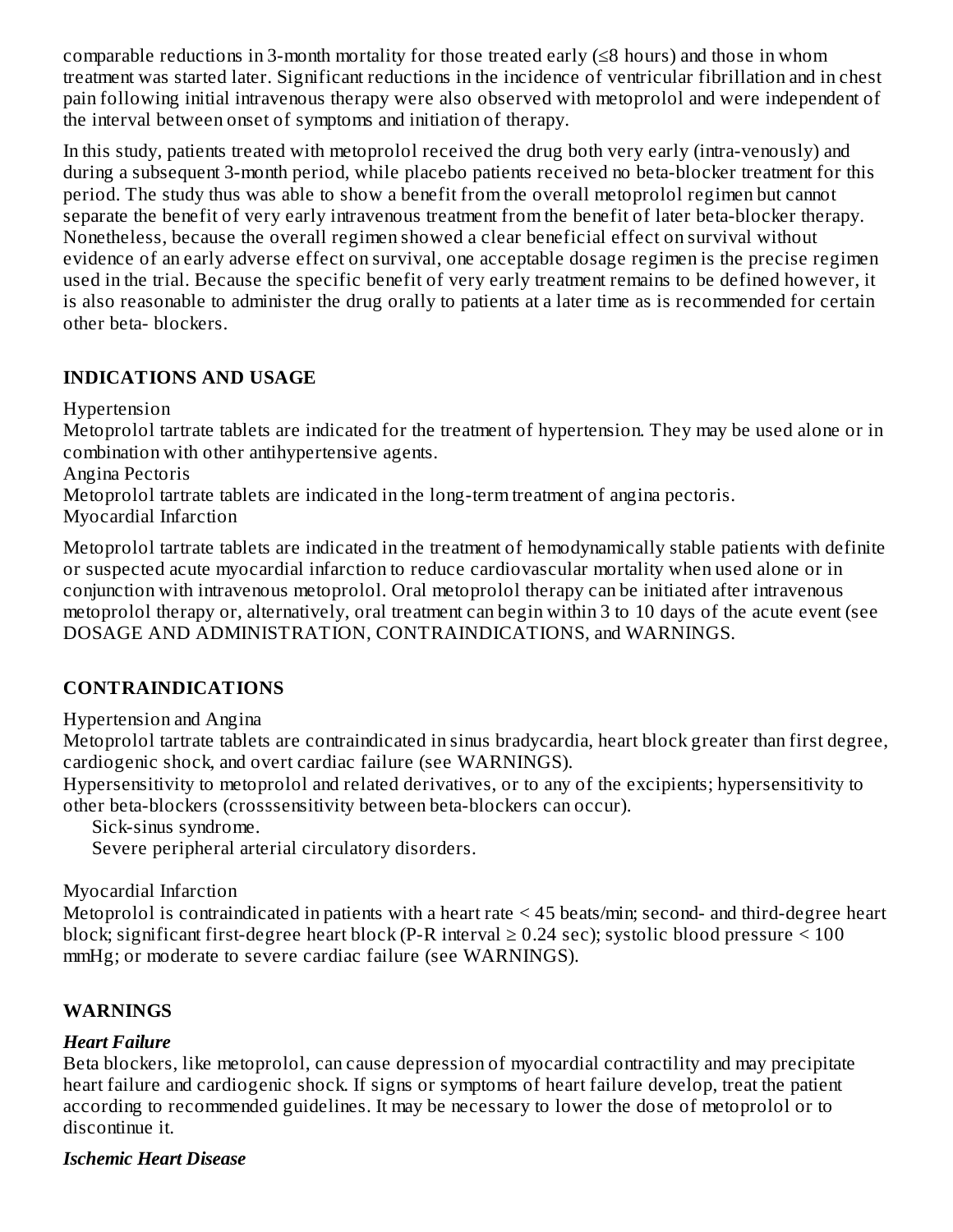Do not abruptly discontinue metoprolol therapy in patients with coronary artery disease. Severe exacerbation of angina, myocardial infarction and ventricular arrhythmias have been reported in patients with coronary artery disease following the abrupt discontinuation of therapy with beta-blockers.

When discontinuing chronically administered metoprolol, particularly in patients with coronary artery disease, the dosage should be gradually reduced over a period of 1 to 2 weeks and the patient should be carefully monitored. If angina markedly worsens or acute coronary insufficiency develops, metoprolol administration should be reinstated promptly, at least temporarily, and other measures appropriate for the management of unstable angina should be taken. Patients should be warned against interruption or discontinuation of therapy without the physicians advice.

Because coronary artery disease is common and may be unrecognized, it may be prudent not to discontinue metoprolol therapy abruptly even in patients treated only for hypertension.

#### *Use During Major Surgery*

Chronically administered beta-blocking therapy should not be routinely withdrawn prior to major surgery; however, the impaired ability of the heart to respond to reflex adrenergic stimuli may augment the risks of general anesthesia and surgical procedures.

## *Bradycardia*

Bradycardia, including sinus pause, heart block, and cardiac arrest have occurred with the use of metoprolol. Patients with first-degree atrioventricular block, sinus node dysfunction, or conduction disorders may be at increased risk. Monitor heart rate and rhythm in patients receiving metoprolol. If severe bradycardia develops, reduce or stop metoprolol.

#### *Exacerbation of Bronchospastic Diseases*

Patients with bronchospastic diseases, should, in general, not receive beta blockers, including metoprolol. Because of its relative beta1 selectivity, however, metoprolol may be used in patients with bronchospastic disease who do not respond to, or cannot tolerate, other antihypertensive treatment. Because beta1 selectivity is not absolute use, the lowest possible dose of metoprolol tartrate and consider administering metoprolol in smaller doses three times daily, instead of larger doses two times daily, to avoid the higher plasma levels associated with the longer dosing interval (see DOSAGE AND ADMINISTRATION). Bronchodilators, including beta2 agonists, should be readily available or administered concomitantly.

## *Diabetes and Hypoglycemia*

Beta-blockers may mask tachycardia occurring with hypoglycemia, but other manifestations such as dizziness and sweating may not be significantly affected.

## *Pheochromocytoma*

If metoprolol is used in the setting of pheochromocytoma, it should be given in combination with an alpha-blocker, and only after the alpha-blocker has been initiated. Administration of beta-blockers alone in the setting of pheochromocytoma has been associated with a paradoxical increase in blood pressure due to the attenuation of beta-mediated vasodilatation in skeletal muscle.

## *Thyrotoxicosis*

Metoprolol tartrate tablets may mask certain clinical signs (e.g., tachycardia) of hyperthyroidism. Avoid abrupt withdrawal of beta-blockade, which might precipitate a thyroid storm.

## **PRECAUTIONS**

## **Risk of Anaphylactic Reactions**

While taking beta-blockers, patients with a history of severe anaphylactic reaction to a variety of allergens may be more reactive to repeated challenge, either accidental, diagnostic, or therapeutic. Such patients may be unresponsive to the usual doses of epinephrine used to treat allergic reaction.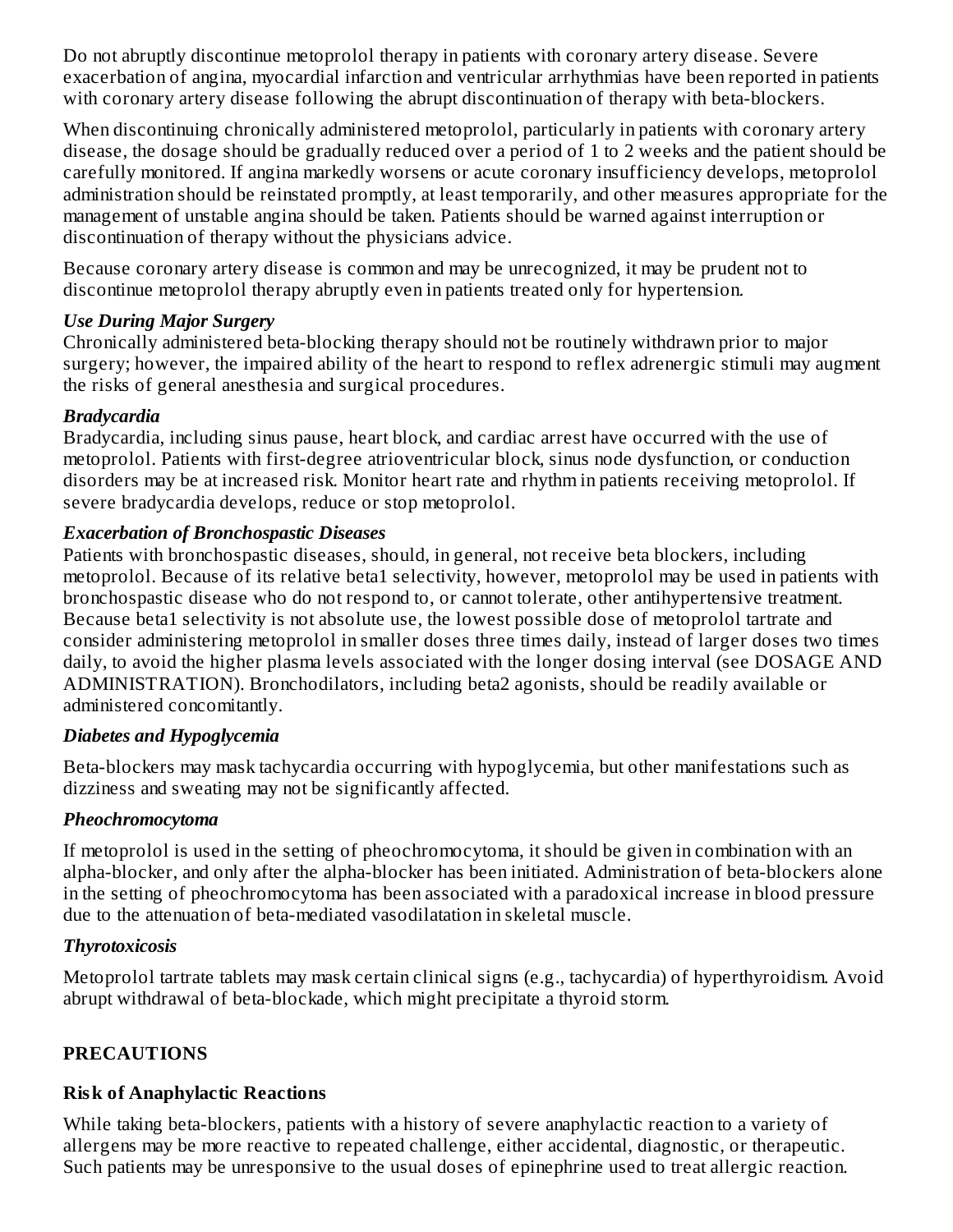#### **Information for Patients**

Advise patients to take metoprolol regularly and continuously, as directed, with or immediately following meals. If a dose should be missed, the patient should take only the next scheduled dose (without doubling it). Patients should not discontinue metoprolol without consulting the physician.

Advise patients (1) to avoid operating automobiles and machinery or engaging in other tasks requiring alertness until the patient's response to therapy with metoprolol has been determined; (2) to contact the physician if any difficulty in breathing occurs; (3) to inform the physician or dentist before any type of surgery that he or she is taking metoprolol.

#### **DRUG INTERACTIONS**

*Catecholamine-depleting drugs:*Catecholamine-depleting drugs (e.g., reserpine) may have an additive effect when given with beta-blocking agents or monoamine oxidase (MAO) inhibitors. Observe patients treated with metoprolol plus a catecholamine depletor for evidence of hypotension or marked bradycardia, which may produce vertigo, syncope, or postural hypotension.

In addition, possibly significant hypertension may theoretically occur up to 14 days following discontinuation of the concomitant administration with an irreversible MAO inhibitor.

*Digitalis glycosides and beta blockers:*Both digitalis glycosides and beta blockers slow atrioventricular conduction and decrease heart rate. Concomitant use can increase the risk of bradycardia. Monitor heart rate and PR interval.

*Calcium channel blockers:*Concomitant administration of a beta-adrenergic antagonist with a calcium channel blocker may produce an additive reduction in myocardial contractility because of negative chronotropic and inotropic effects.

*CYP2D6 Inhibitors:*Potent inhibitors of the CYP2D6 enzyme may increase the plasma concentration of metoprolol which would mimic the pharmacokinetics of CYP2D6 poormetabolizer (see Pharmacokinetics section). Increase in plasma concentrations of metoprolol would decrease the cardioselectivity of metoprolol. Known clinically significant potent inhibitors of CYP2D6 are antidepressants such as fluvoxamine, fluoxetine, paroxetine, sertraline, bupropion, clomipramine, and desipramine; antipsychotics such as chlorpromazine, fluphenazine, haloperidol, and thioridazine; antiarrhythmics such as quinidine or propafenone; antiretrovirals such as ritonavir; antihistamines such as diphenhydramine; antimalarials such as hydroxychloroquine or quinidine; antifungals such as terbinafine.

*Hydralazine:*Concomitant administration of hydralazine may inhibit presystemic metabolism of metoprolol leading to increased concentrations of metoprolol.

*Alpha-adrenergic agents:*Antihypertensive effect of alpha-adrenergic blockers such as guanethidine, betanidine, reserpine, alpha-methyldopa or clonidine may be potentiated by beta-blockers including metoprolol. Beta-adrenergic blockers may also potentiate the postural hypotensive effect of the first dose of prazosin, probably by preventing reflex tachycardia. On the contrary, beta adrenergic blockers may also potentiate the hypertensive response to withdrawal of clonidine in patients receiving concomitant clonidine and beta-adrenergic blocker. If a patient is treated with clonidine and metoprolol concurrently, and clonidine treatment is to be discontinued, stop metoprolol several days before clonidine is withdrawn. Rebound hypertension that can follow withdrawal of clonidine may be increased in patients receiving concurrent beta-blocker treatment.

*Ergot alkaloid:*Concomitant administration with beta-blockers may enhance the vasoconstrictive action of ergot alkaloids.

*Dipyridamole:*In general, administration of a beta-blocker should be withheld before dipyridamole testing, with careful monitoring of heart rate following the dipyridamole injection.

## **Carcinogenesis, Mutagenesis, Impairment of Fertility**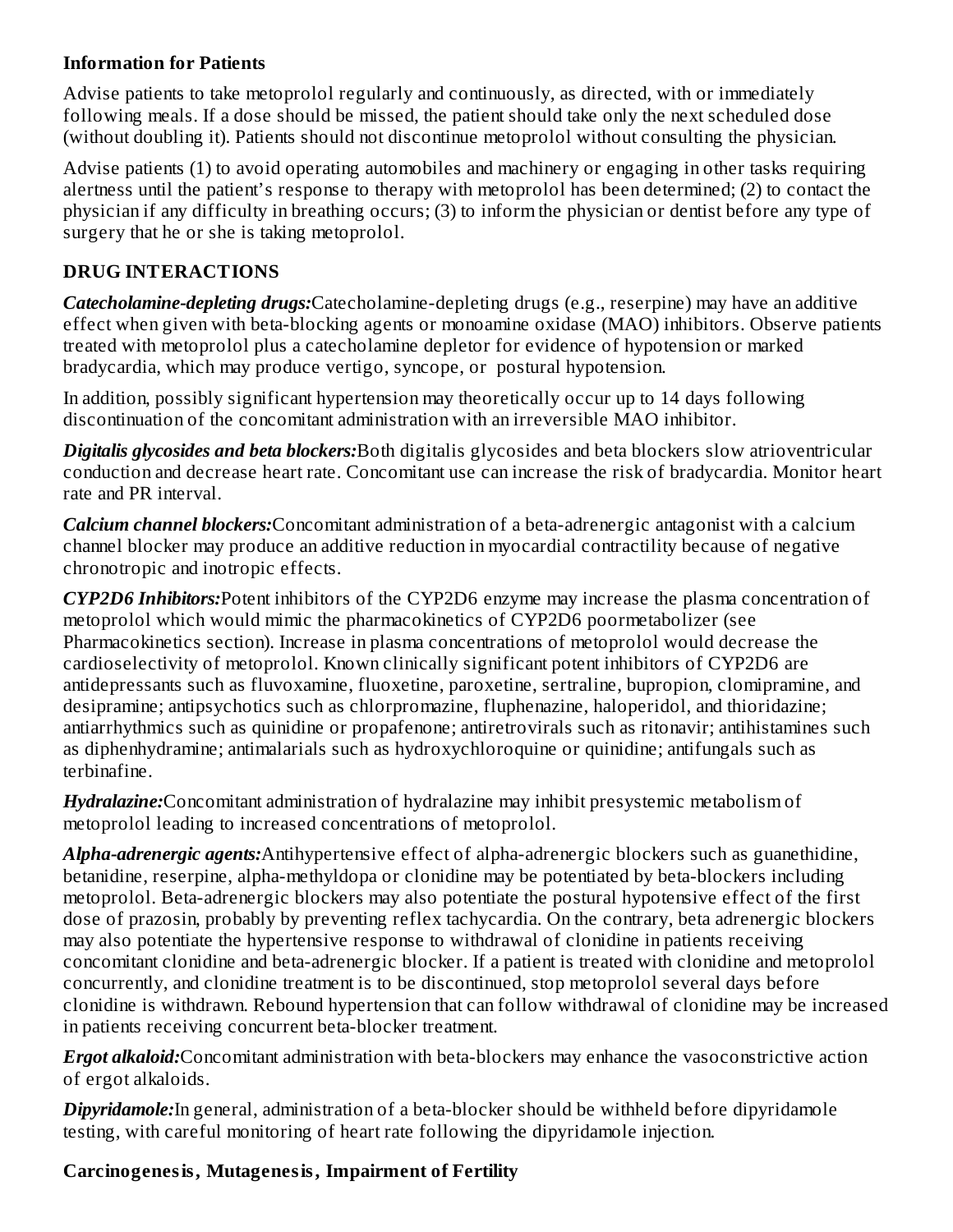Long-term studies in animals have been conducted to evaluate carcinogenic potential. In a 2-year study in rats at three oral dosage levels of up to 800 mg/kg per day, there was no increase in the development of spontaneously occurring benign or malignant neoplasms of any type. The only histologic changes that appeared to be drug related were an increased incidence of generally mild focal accumulation of foamy macrophages in pulmonary alveoli and a slight increase in biliary hyperplasia. In a 21-month study in Swiss albino mice at three oral dosage levels of up to 750 mg/kg per day, benign lung tumors (small adenomas) occurred more frequently in female mice receiving the highest dose than in untreated control animals. There was no increase in malignant or total (benign plus malignant) lung tumors, or in the overall incidence of tumors or malignant tumors. This 21-month study was repeated in CD-1 mice, and no statistically or biologically significant differences were observed between treated and control mice of either sex for any type of tumor.

All mutagenicity tests performed (a dominant lethal study in mice, chromosome studies in somatic cells, a Salmonella/mammalian-microsome mutagenicity test, and a nucleus anomaly test in somatic interphase nuclei) were negative.

Reproduction toxicity studies in mice, rats and rabbits did not indicate teratogenic potential for metoprolol tartrate. Embryotoxicity and/or fetotoxicity in rats and rabbits were noted starting at doses of 50 mg/kg in rats and 25 mg/kg in rabbits, as demonstrated by increases in preimplantation loss, decreases in the number of viable fetuses per dose, and/or decreases in neonatal survival. High doses were associated with some maternal toxicity, and growth delay of the offspring in utero, which was reflected in minimally lower weights at birth. The oral NOAELs for embryo-fetal development in mice, rats, and rabbits were considered to be 25, 200, and 12.5 mg/kg. This corresponds to dose levels that are approximately 0.3, 4, and 0.5 times, respectively, when based on surface area, the maximum human oral dose (8 mg/kg/day) of metoprolol tartrate. Metoprolol tartrate has been associated with reversible adverse effects on spermatogenesis starting at oral dose levels of 3.5 mg/kg in rats (a dose that is only 0.1-times the human dose, when based on surface area), although other studies have shown no effect of metoprolol tartrate on reproductive performance in male rats.

## **Pregnancy Category C**

Upon confirming the diagnosis of pregnancy, women should immediately inform the doctor.

Metoprolol has been shown to increase postimplantation loss and decrease neonatal survival in rats at doses up to 11 times the maximum daily human dose of 450 mg, when based on surface area. Distribution studies in mice confirm exposure of the fetus when metoprolol is administered to the pregnant animal. These limited animal studies do not indicate direct or indirect harmful effects with respect to teratogenicity (see Carcinogenesis, Mutagenesis, Impairment of Fertility). There are no adequate and well-controlled studies in pregnant women. The amount of data on the use of metoprolol in pregnant women is limited. The risk to the fetus/mother is unknown. Because animal reproduction studies are not always predictive of human response, this drug should be used during pregnancy only if clearly needed.

## **Nursing Mothers**

Metoprolol is excreted in breast milk in a very small quantity. An infant consuming one liter of breast milk daily would receive a dose of less than 1 mg of the drug.

# **Fertility**

The effects of Metoprolol on the fertility of human have not been studied.

Metoprolol showed effects on spermatogenesis in male rats at a therapeutic dose level, but had no effect on rates of conception at higher doses in animal fertility studies (see Carcinogenesis, Mutagenesis, Impairment of Fertility).

# **Pediatric Us e**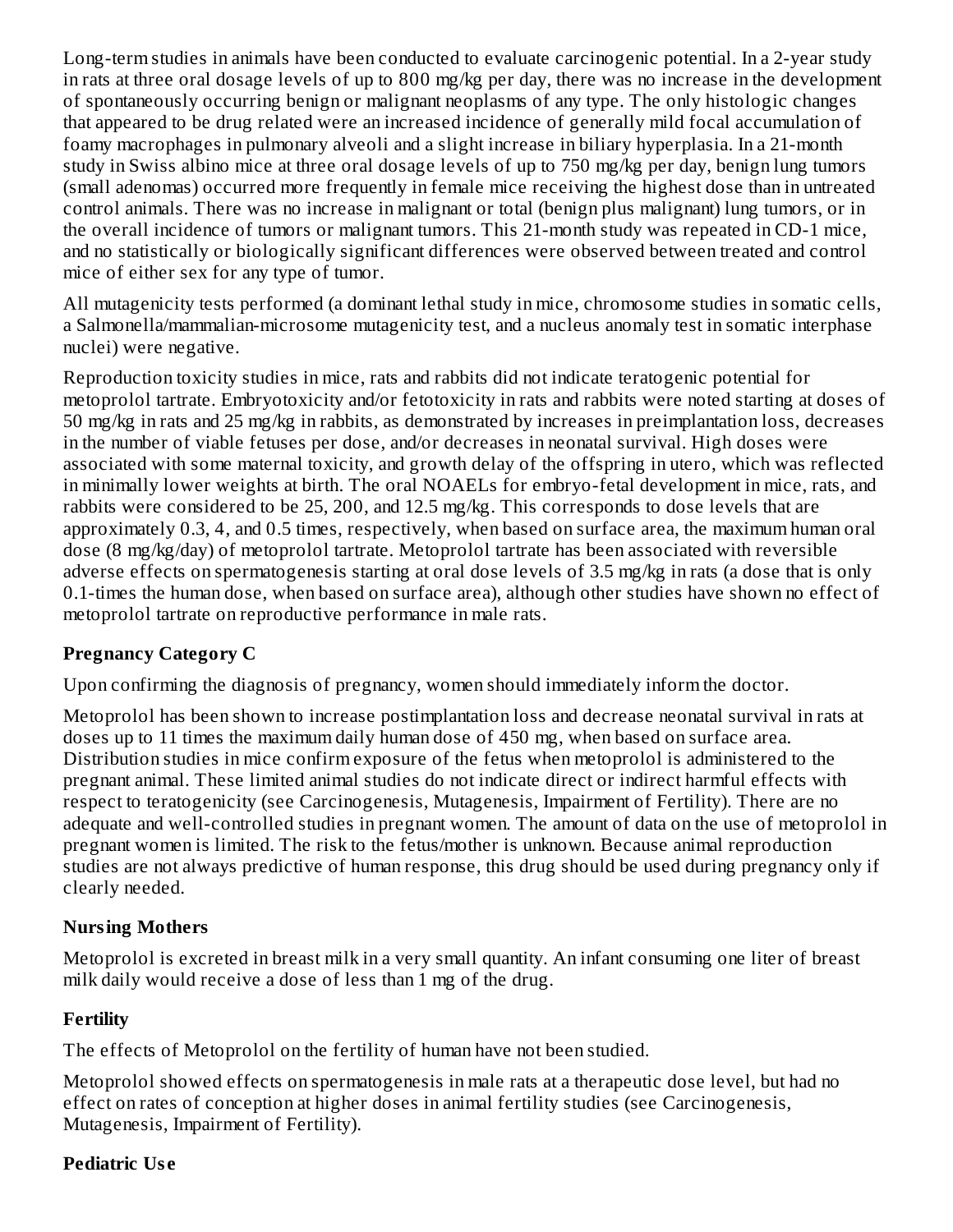Safety and effectiveness in pediatric patients have not been established.

## **Geriatric Us e**

Clinical trials of metoprolol in hypertension did not include sufficient numbers of elderly patients to determine whether patients over 65 years of age differ from younger subjects in their response to metoprolol. Other reported clinical experience in elderly hypertensive patients has not identified any difference in response from younger patients.

In worldwide clinical trials of metoprolol in myocardial infarction, where approximately 478 patients were over 65 years of age (0 over 75 years of age), no age-related differences in safety and effectiveness were found. Other reported clinical experience in myocardial infarction has not identified differences in response between the elderly and younger patients. However, greater sensitivity of some elderly individuals taking metoprolol cannot be categorically ruled out. Therefore, in general, it is recommended that dosing proceed with caution in this population.

# **ADVERSE REACTIONS**

Hypertension and Angina

Most adverse effects have been mild and transient.

*Central Nervous System:* Tiredness and dizziness have occurred in about 10 of 100 patients. Depression has been reported in about 5 of 100 patients. Mental confusion and short-term memory loss have been reported. Headache, nightmares, and insomnia have also been reported.

*Cardiovascular:* Shortness of breath and bradycardia have occurred in approximately 3 of 100 patients. Cold extremities; arterial insufficiency, usually of the Raynaud type; palpitations; congestive heart failure; peripheral edema; and hypotension have been reported in about 1 of 100 patients. Gangrene in patients with pre-existing severe peripheral circulatory disorders has also been reported very rarely (see CONTRAINDICATIONS, WARNINGS, and PRECAUTIONS).

*Respiratory:* Wheezing (bronchospasm) and dyspnea have been reported in about 1 of 100 patients (see WARNINGS). Rhinitis has also been reported.

*Gastrointestinal:* Diarrhea has occurred in about 5 of 100 patients. Nausea, dry mouth, gastric pain, constipation, flatulence, and heartburn have been reported in about 1 of 100 patients. Vomiting was a common occurrence. Post-marketing experience reveals very rare reports of hepatitis, jaundice and nonspecific hepatic dysfunction. Isolated cases of transaminase, alkaline phosphatase, and lactic dehydrogenase elevations have also been reported.

*Hypersensitive Reactions:* Pruritus or rash have occurred in about 5 of 100 patients. Very rarely, photosensitivity and worsening of psoriasis have been reported.

# *Miscellaneous:*

Peyronie's disease has been reported in fewer than 1 of 100,000 patients. Musculoskeletal pain, blurred vision, and tinnitus have also been reported.

There have been rare reports of reversible alopecia, agranulocytosis, and dry eyes. Discontinuation of the drug should be considered if any such reaction is not otherwise explicable. There have been very rare reports of weight gain, arthritis, and retroperitoneal fibrosis (relationship to metoprolol has not been definitely established).

The oculomucocutaneous syndrome associated with the beta-blocker practolol has not been reported with metoprolol.

Myocardial Infarction

*Central Nervous System:* Tiredness has been reported in about 1 of 100 patients. Vertigo, sleep disturbances, hallucinations, headache, dizziness, visual disturbances, confusion, and reduced libido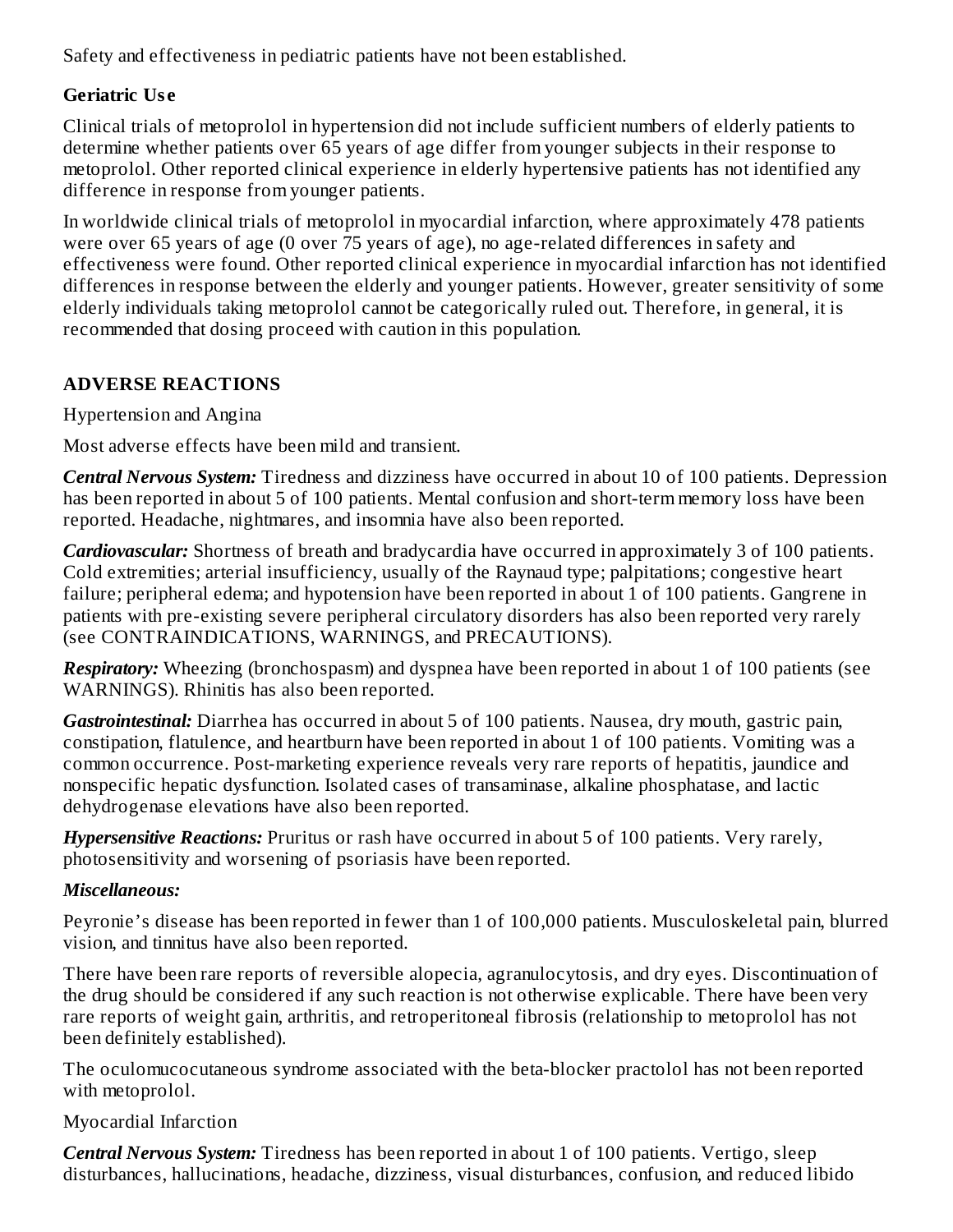have also been reported, but a drug relationship is not clear.

*Cardiovascular:* In the randomized comparison of metoprolol and placebo described in the CLINICAL PHARMACOLOGY section, the following adverse reactions were reported:

|                                       | Metoprolol | <b>Placebo</b> |
|---------------------------------------|------------|----------------|
| Hypotension (systolic BP $\leq$ 90 mm | 27.4%      | 23.2%          |
| Hg)                                   |            |                |
| Bradycardia (heart rate <40           | 15.9%      | 6.7%           |
| beats/min)                            |            |                |
| Second- or third-degree heart         | 4.7%       | 4.7%           |
| block                                 |            |                |
| First-degree heart block (P-R         | 5.3%       | 1.9%           |
| $\geq$ 0.26 sec)                      |            |                |
| Heart failure                         | 27.5%      | 29.6%          |

*Respiratory:* Dyspnea of pulmonary origin has been reported in fewer than 1 of 100 patients.

*Gastrointestinal:* Nausea and abdominal pain have been reported in fewer than 1 of 100 patients.

*Dermatologic:* Rash and worsened psoriasis have been reported, but a drug relationship is not clear.

*Miscellaneous:* Unstable diabetes and claudication have been reported, but a drug relationship is not clear.

Potential Adverse Reactions

A variety of adverse reactions not listed above has been reported with other beta-adrenergic blocking agents and should be considered potential adverse reactions to metoprolol.

*Central Nervous System:* Reversible mental depression progressing to catatonia; an acute reversible syndrome characterized by disorientation for time and place, short-term memory loss, emotional lability, slightly clouded sensorium, and decreased performance on neuropsychometrics.

*Cardiovascular:* Intensification of AV block (see CONTRAINDICATIONS).

*Hematologic:* Agranulocytosis, nonthrombocytopenic purpura and thrombocytopenic purpura.

*Hypersensitive Reactions:* Fever combined with aching and sore throat, laryngospasm and respiratory distress.

Post-Marketing Experience

The following adverse reactions have been reported during post-approval use of metoprolol tartrate: confusional state, an increase in blood triglycerides and a decrease in High Density Lipoprotein (HDL). Because these reports are from a population of uncertain size and are subject to confounding factors, it is not possible to reliably estimate their frequency.

# **OVERDOSAGE**

Acute Toxicity

Several cases of overdosage have been reported, some leading to death.

Oral LD50's (mg/kg): mice, 1,158 to 2,460; rats, 3,090 to 4,670.

Signs and Symptoms

Potential signs and symptoms associated with overdosage with metoprolol are bradycardia, hypotension, bronchospasm, myocardial infarction, cardiac failure and death.

Management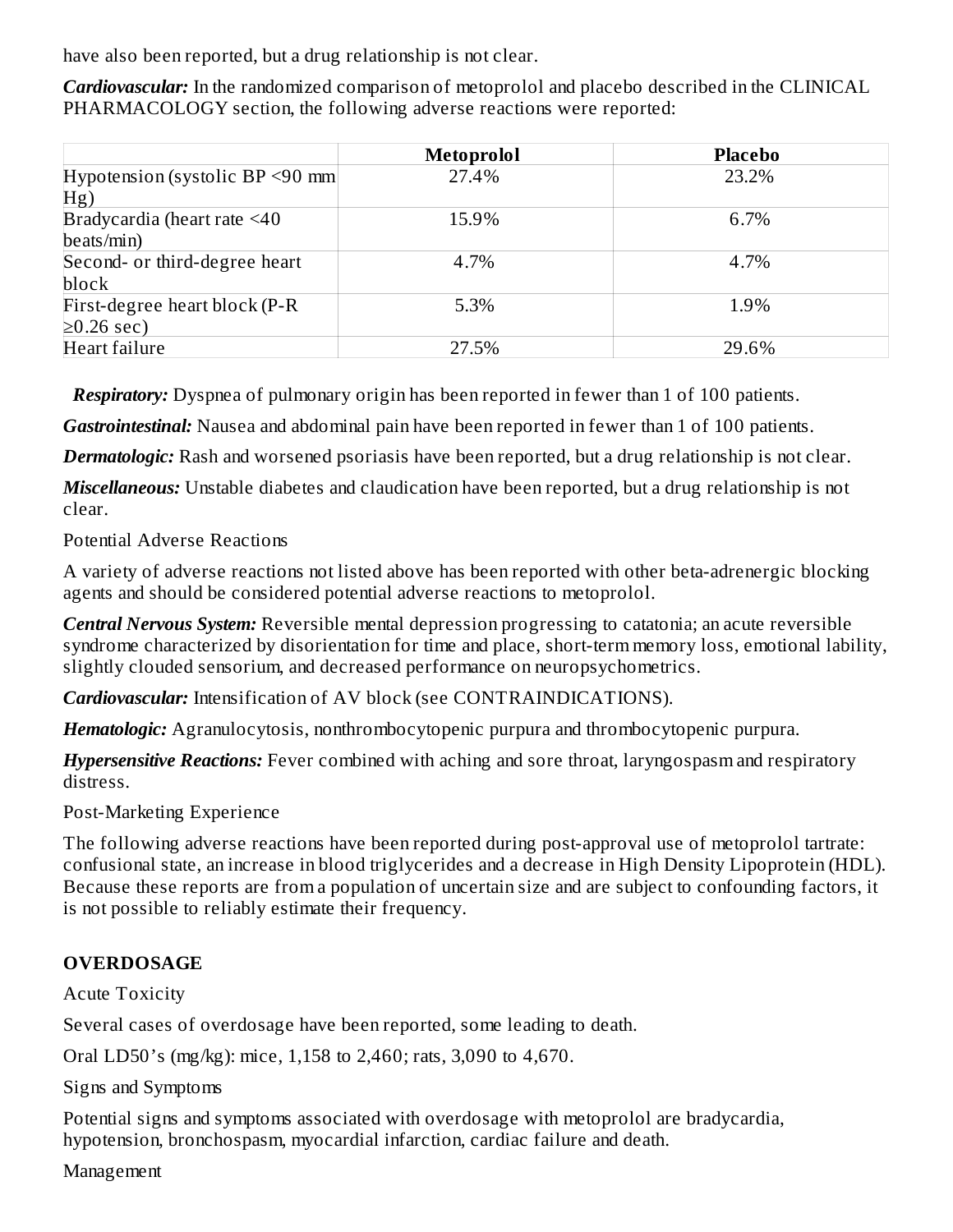There is no specific antidote.

In general, patients with acute or recent myocardial infarction may be more hemodynamically unstable than other patients and should be treated accordingly (see WARNINGS: Myocardial Infarction).

On the basis of the pharmacologic actions of metoprolol, the following general measures should be employed:

*Elimination of the Drug:*Gastric lavage should be performed.

Other clinical manifestations of overdose should be managed symptomatically based on modern methods of intensive care.

*Hypotension:*Administer a vasopressor, e.g.,levarterenol or dopamine.

*Bronchospasm:*Administer a beta2-stimulating agent and/or a theophylline derivative.

*Cardiac Failure:* Administer digitalis glycoside and diuretic. In shock resulting from inadequate cardiac contractility, consider administration of dobutamine, isoproterenol or glucagon.

#### **DOSAGE AND ADMINISTRATION**

#### Hypertension

Individualize the dosage of metoprolol tablets. Metoprolol tartrate tablets should be taken with or immediately following meals.

The usual initial dosage of metoprolol tartrate tablets is 100 mg daily in single or divided doses, whether used alone or added to a diuretic. Increase the dosage at weekly (or longer) intervals until optimum blood pressure reduction is achieved. In general, the maximum effect of any given dosage level will be apparent after one week of therapy. The effective dosage range of metoprolol tartrate tablets is 100 to 450 mg per day. Dosages above 450 mg per day have not been studied. While once daily dosing is effective and can maintain a reduction in blood pressure throughout the day, lower doses (especially 100 mg) may not maintain a full effect at the end of the 24-hour period, and larger or more frequent daily doses may be required. This can be evaluated by measuring blood pressure near the end of the dosing interval to determine whether satisfactory control is being maintained throughout the day. Beta1 selectivity diminishes as the dose of metoprolol is increased.

#### Angina Pectoris

The dosage of metoprolol tartrate tablets should be individualized. Metoprolol tartrate tablets should be taken with or immediately following meals.

The usual initial dosage of metoprolol tartrate tablets is 100 mg daily, given in two divided doses. gradually increased at weekly intervals until optimum clinical response has been obtained or there is pronounced slowing of the heart rate.

The effective dosage range of metoprolol tartrate tablets is 100 to 400 mg per day. Dosages above 400 mg per day have not been studied. If treatment is to be discontinued, gradually decrease the dosage over a period of 1 to 2 weeks (see WARNINGS).

## Myocardial Infarction

*Early Treatment:*During the early phase of definite or suspected acute myocardial infarction, treatment with metoprolol tartrate tablets can be initiated as soon as possible after the patient's arrival in the hospital. Such treatment should be initiated in a coronary care or similar unit immediately after the patient's hemodynamic condition has stabilized.

Begin treatment in this early phase should begin with the intravenous administration of three bolus injections of 5 mg of metoprolol tartrate each; the injections should be given at approximately 2 minute intervals. During the intravenous administration of metoprolol, monitor blood pressure, heart rate, and electrocardiogram.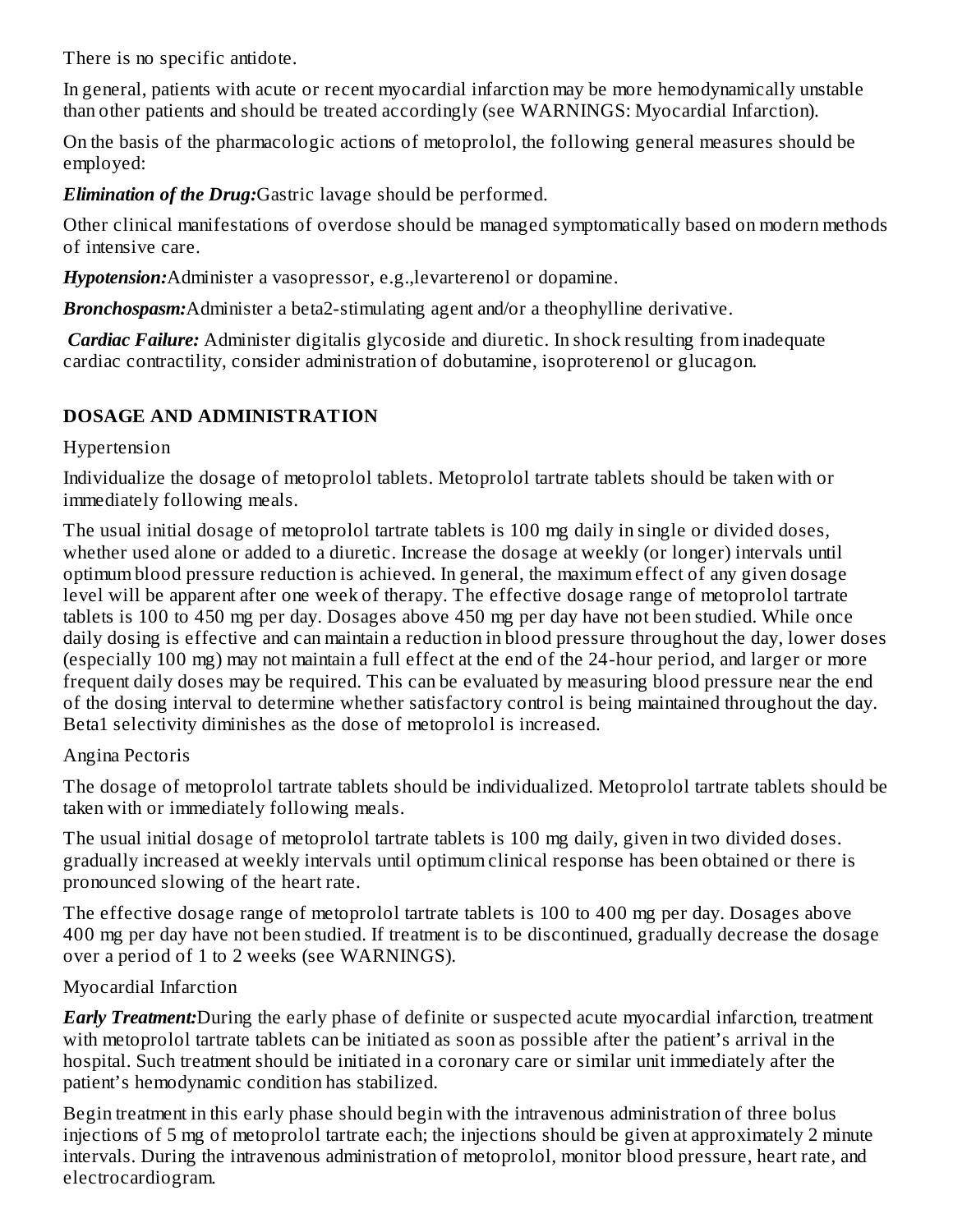In patients who tolerate the full intravenous dose (15 mg), initiate metoprolol tartrate tablets, 50 mg every 6 hours, 15 minutes after the last intravenous dose and continue for 48 hours. Thereafter, the maintenance dosage is 100 mg twice daily (see Late Treatment below).

Start patients who appear not to tolerate the full intravenous dose on metoprolol tablets either 25 mg or 50 mg every 6 hours (depending on the degree of intolerance) 15 minutes after the last intravenous dose or as soon as their clinical condition allows. In patients with severe intolerance, discontinue metoprolol(see WARNINGS).

*Late Treatment:*Start patients with contraindications to treatment during the early phase of suspected or definite myocardial infarction, patients who appear not to tolerate the full early treatment, and patients in whom the physician wishes to delay therapy for any other reason on metoprolol tartrate tablets, 100 mg twice daily, as soon as their clinical condition allows. Continue therapy for at least 3 months. Although the efficacy of metoprolol beyond 3 months has not been conclusively established, data from studies with other beta-blockers suggest that treatment should be continued for 1 to 3 years.

Special populations

*Pediatric patients:*No pediatric studies have been performed. The safety and efficacy of metoprolol in pediatric patients have not been established.

*Renal impairment:*No dose adjustment of metoprolol is required in patients with renal impairment.

*Hepatic impairment:*Metoprolol blood levels are likely to increase substantially in patients with hepatic impairment. Therefore, metoprolol should be initiated at low doses with cautious gradual dose titration according to clinical response.

*Geriatric patients (>65 years):*In general, use a low initial starting dose in elderly patients given their greater frequency of decreased hepatic, renal, or cardiac function, and of concomitant disease or other drug therapy.

Method of administration:

For oral treatment, the tablets should be swallowed un-chewed with a glass of water. Metoprolol tartrate tablets should always be taken in standardized relation with meals. If the physician asks the patient to take metoprolol tartrate tablets either before breakfast or with breakfast, then the patient should continue taking metoprolol tartrate tablets with the same schedule during the course of therapy.

# **HOW SUPPLIED**

Metoprolol Tartrate Tablets, USP are available containing 25 mg, 50 mg or 100 mg of metoprolol tartrate, USP.

The 25 mg tablets are white to off white film coated, round, biconvex tablets debossed with 'L150' on one side and breakline on other side. They are

available as follows:

| NDC 71205-003-30 | bottle of 30 tablets  |
|------------------|-----------------------|
| NDC 71205-003-60 | bottle of 60 tablets  |
| NDC 71205-003-90 | bottle of 90 tablets  |
| NDC 71205-003-78 | bottle of 180 tablets |

#### **Store at 20° to 25°C (68° to 77°F). [See USP Controlled Room Temperature.] Protect from moisture.**

Dispense in a tight, light-resistant container as defined in the USP using a child-resistant closure.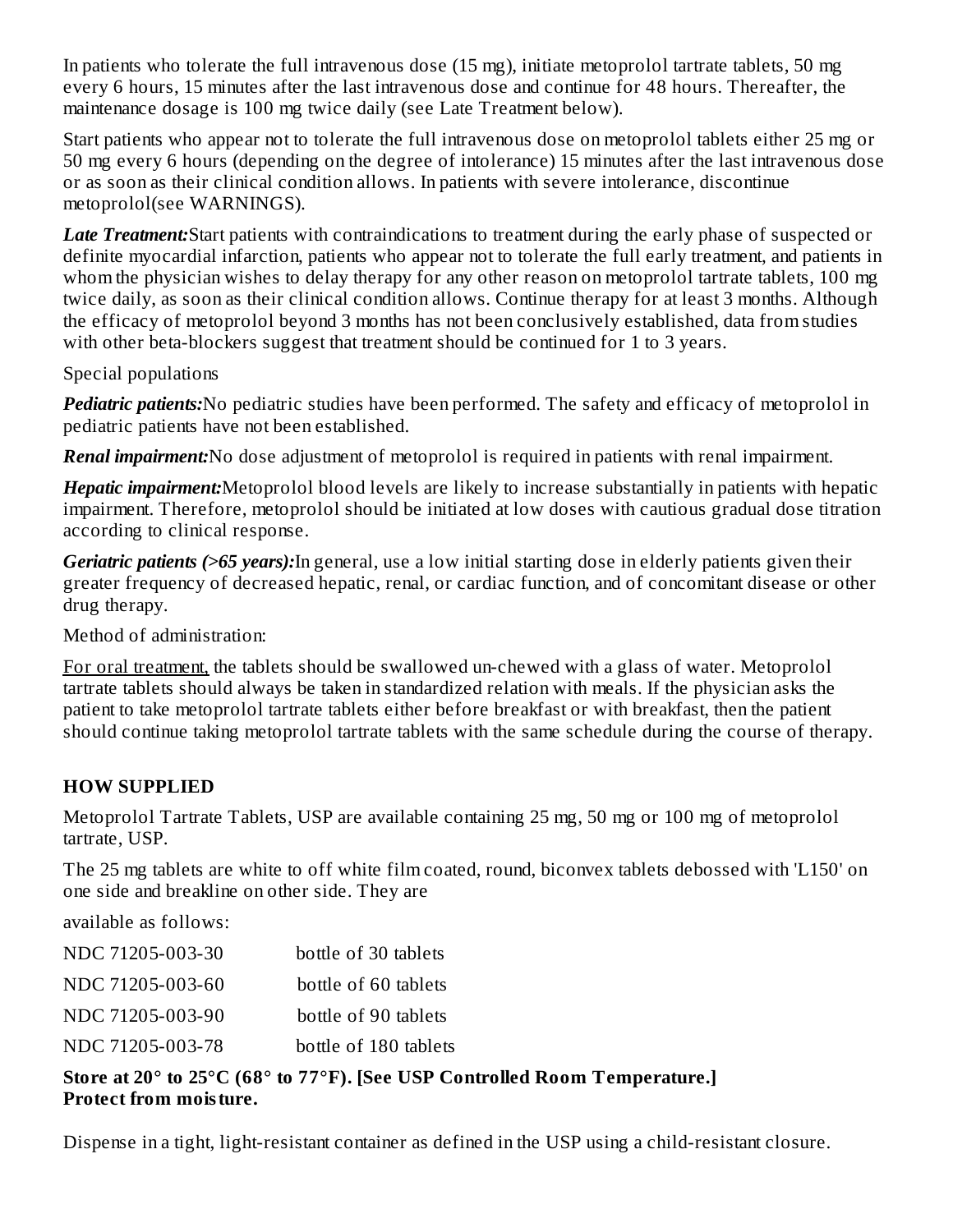Call your doctor for medical advice about side effects. You may report side effects to Alembic Pharmaceuticals Limited at 1-866 210 9797 or FDA at 1-800-FDA-1088.

Manufactured by: **Alembic Pharmaceuticals Limited** (Formulation Division), Panelav 389350, Gujarat, India

Manufactured for:

**Alembic Pharmaceuticals Inc.** 750 Route 202

Bridgewater, NJ 08807, USA

Repackaged By;

Proficient Rx LP

Thousand Oaks CA. 91320

Revised: 01/2016

#### **PACKAGE LABEL.PRINCIPAL DISPLAY PANEL - 25 mg**

Metoprolol Tartrate Tablets, USP 25 mg Each film-coated tablet contains Metoprolol tartrate, USP 25 mg 60 Tablets in 1 HDPE Bottle



# **METOPROLOL TARTRATE**

metoprolol tablet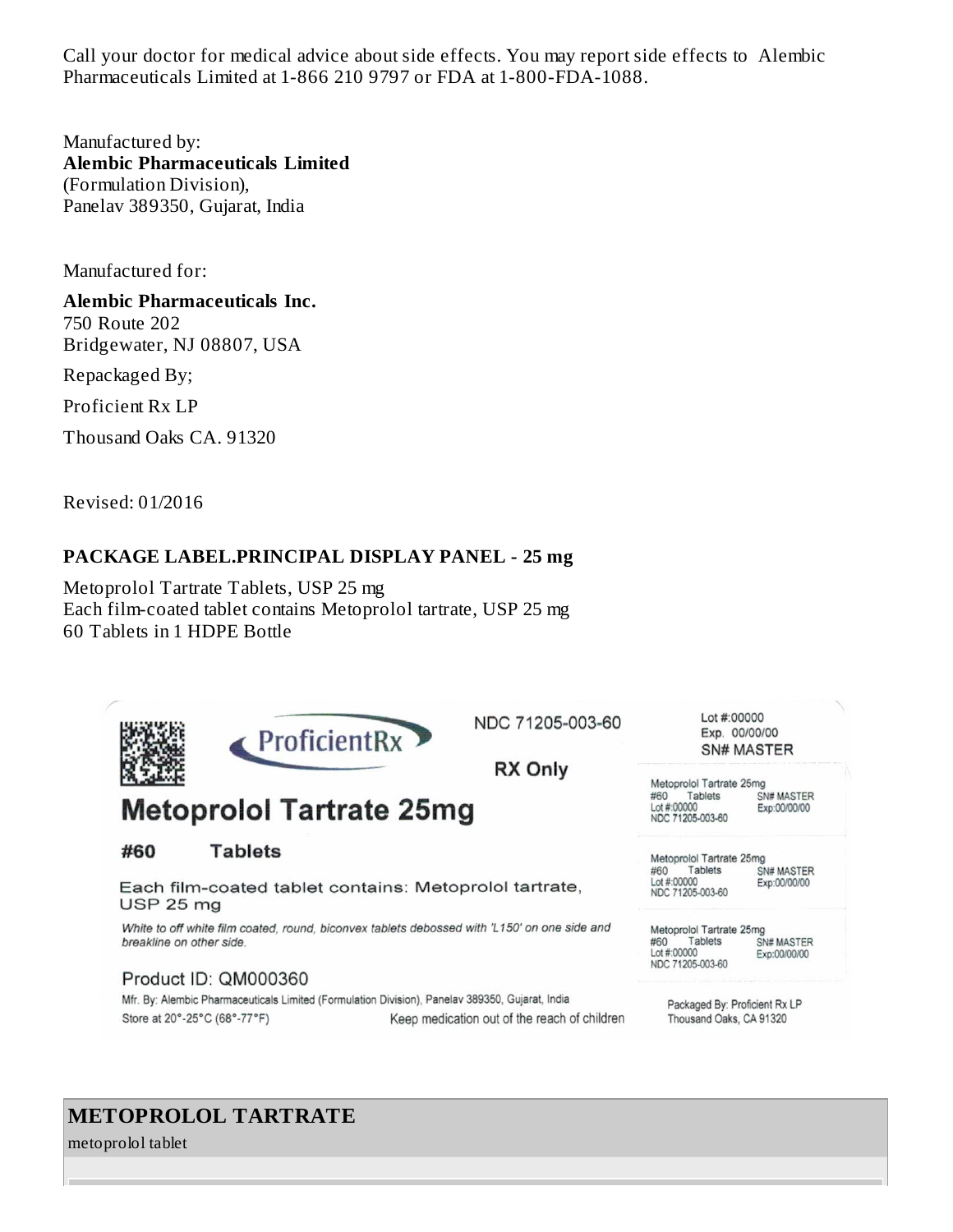| <b>Product Information</b>                      |                                            |                                                                       |                    |                     |                             |                              |                  |
|-------------------------------------------------|--------------------------------------------|-----------------------------------------------------------------------|--------------------|---------------------|-----------------------------|------------------------------|------------------|
| Product Type                                    |                                            | HUMAN PRESCRIPTION DRUG                                               | Item Code (Source) |                     |                             | NDC:71205-003(NDC:62332-112) |                  |
| <b>Route of Administration</b>                  |                                            | ORAL                                                                  |                    |                     |                             |                              |                  |
|                                                 |                                            |                                                                       |                    |                     |                             |                              |                  |
|                                                 |                                            |                                                                       |                    |                     |                             |                              |                  |
| <b>Active Ingredient/Active Moiety</b>          |                                            |                                                                       |                    |                     |                             |                              |                  |
|                                                 |                                            | <b>Ingredient Name</b>                                                |                    |                     | <b>Basis of Strength</b>    |                              | Strength         |
|                                                 |                                            | METOPROLOL TARTRATE (UNII: W5S57Y3A5L) (METOPROLOL - UNII:GEB06NHM23) |                    |                     | METOPROLOL TARTRATE         |                              | 25 <sub>mg</sub> |
|                                                 |                                            |                                                                       |                    |                     |                             |                              |                  |
| <b>Inactive Ingredients</b>                     |                                            |                                                                       |                    |                     |                             |                              |                  |
|                                                 |                                            | <b>Ingredient Name</b>                                                |                    |                     |                             |                              | Strength         |
| MICRO CRYSTALLINE CELLULO SE (UNII: OP1R32D61U) |                                            |                                                                       |                    |                     |                             |                              |                  |
| LACTOSE MONOHYDRATE (UNII: EWQ57Q8I5X)          |                                            |                                                                       |                    |                     |                             |                              |                  |
| PO VIDO NE K30 (UNII: U725QWY32X)               |                                            |                                                                       |                    |                     |                             |                              |                  |
| CROSCARMELLOSE SODIUM (UNII: M28OL1HH48)        |                                            |                                                                       |                    |                     |                             |                              |                  |
| <b>SILICON DIO XIDE (UNII: ETJ7Z6 XBU4)</b>     |                                            |                                                                       |                    |                     |                             |                              |                  |
| MAGNESIUM STEARATE (UNII: 70097M6I30)           |                                            |                                                                       |                    |                     |                             |                              |                  |
| HYPROMELLOSE, UNSPECIFIED (UNII: 3NXW29V3WO)    |                                            |                                                                       |                    |                     |                             |                              |                  |
| TITANIUM DIO XIDE (UNII: 15FIX9V2JP)            |                                            |                                                                       |                    |                     |                             |                              |                  |
| POLYETHYLENE GLYCOL 3350 (UNII: G2M7P15E5P)     |                                            |                                                                       |                    |                     |                             |                              |                  |
|                                                 |                                            |                                                                       |                    |                     |                             |                              |                  |
|                                                 |                                            |                                                                       |                    |                     |                             |                              |                  |
| <b>Product Characteristics</b>                  |                                            |                                                                       |                    |                     |                             |                              |                  |
| Color                                           | <b>Score</b><br>WHITE (WHITE TO OFF WHITE) |                                                                       |                    | 2 pieces            |                             |                              |                  |
| <b>Shape</b>                                    | <b>ROUND</b>                               |                                                                       |                    | <b>Size</b>         |                             | 6 <sub>mm</sub>              |                  |
| Flavor                                          |                                            |                                                                       |                    | <b>Imprint Code</b> |                             | L;150                        |                  |
| <b>Contains</b>                                 |                                            |                                                                       |                    |                     |                             |                              |                  |
|                                                 |                                            |                                                                       |                    |                     |                             |                              |                  |
|                                                 |                                            |                                                                       |                    |                     |                             |                              |                  |
| Packaging                                       |                                            |                                                                       |                    |                     |                             |                              |                  |
| <b>Item Code</b><br>#                           |                                            | <b>Package Description</b>                                            |                    |                     | <b>Marketing Start Date</b> | <b>Marketing End Date</b>    |                  |
| 1 NDC:71205-003-30                              |                                            | 30 in 1 BOTTLE; Type 0: Not a Combination Product                     |                    | 04/02/2018          |                             |                              |                  |
| 2 NDC:71205-003-60                              |                                            | 60 in 1 BOTTLE; Type 0: Not a Combination Product                     |                    | 04/02/2018          |                             |                              |                  |
| 3 NDC:71205-003-90                              |                                            | 90 in 1 BOTTLE; Type 0: Not a Combination Product                     |                    | 04/02/2018          |                             |                              |                  |
| 4 NDC:71205-003-78                              |                                            | 180 in 1 BOTTLE; Type 0: Not a Combination Product                    |                    | 04/02/2018          |                             |                              |                  |
|                                                 |                                            |                                                                       |                    |                     |                             |                              |                  |
|                                                 |                                            |                                                                       |                    |                     |                             |                              |                  |
| <b>Marketing Information</b>                    |                                            |                                                                       |                    |                     |                             |                              |                  |
| <b>Marketing Category</b>                       |                                            | <b>Application Number or Monograph Citation</b>                       |                    |                     | <b>Marketing Start Date</b> | <b>Marketing End Date</b>    |                  |
| ANDA                                            | ANDA202871                                 |                                                                       |                    | 07/31/2016          |                             |                              |                  |
|                                                 |                                            |                                                                       |                    |                     |                             |                              |                  |
|                                                 |                                            |                                                                       |                    |                     |                             |                              |                  |

**Labeler -** Proficient Rx LP (079196022)

| <b>Establishment</b> |                |               |                            |
|----------------------|----------------|---------------|----------------------------|
| Name                 | <b>Address</b> | <b>ID/FEI</b> | <b>Business Operations</b> |
|                      |                |               |                            |